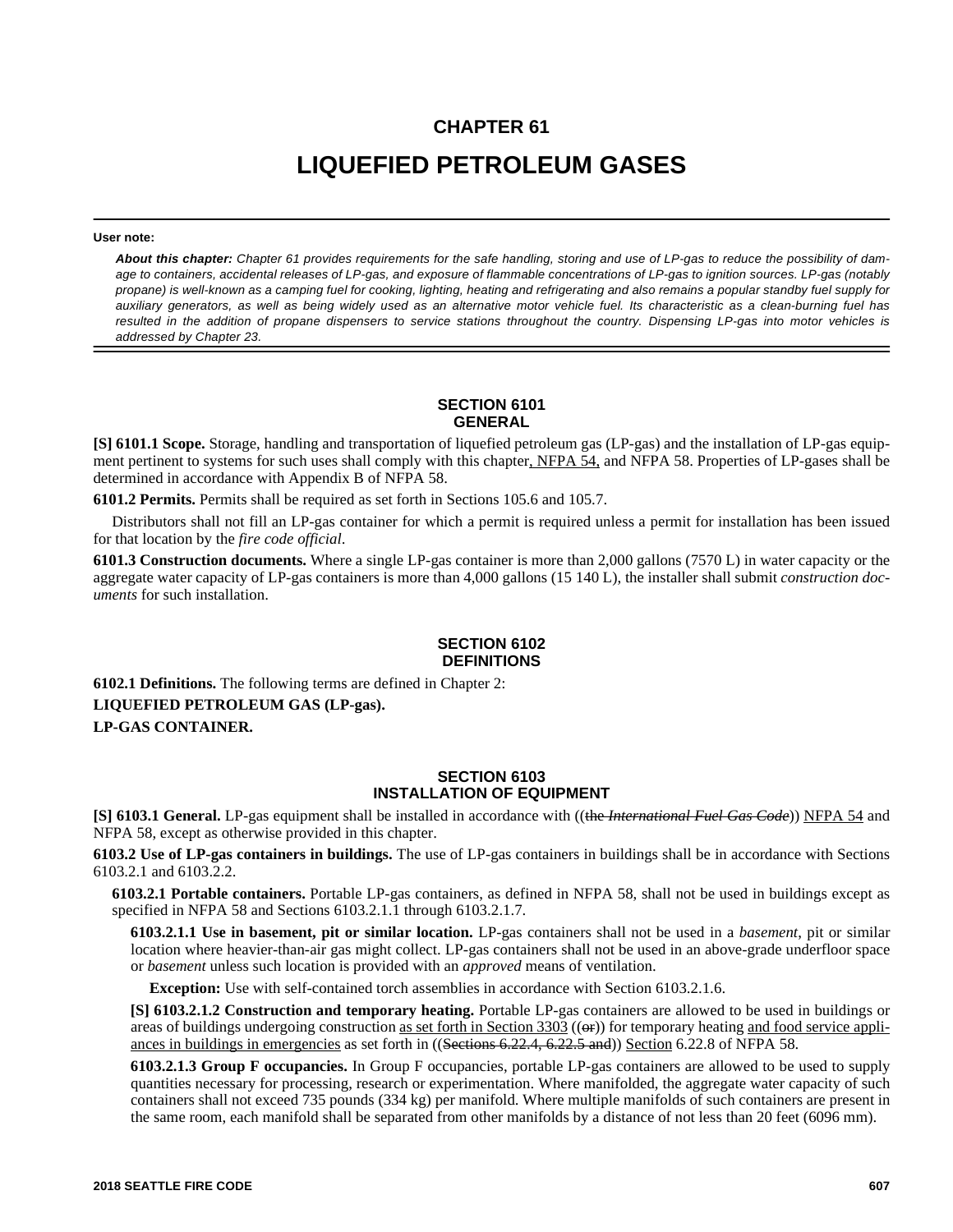**[S] 6103.2.1.4 Research and experimentation.** In Group I occupancies and laboratories for educational use in Group B and E occupancies, portable LP-gas containers are allowed to be used for research and experimentation. Such containers shall not be used in classrooms. Such containers shall not exceed a 50-pound (23 kg) water capacity in occupancies used for research or educational purposes and shall not exceed a 12-pound (5 kg) water capacity in occupancies used for institutional purposes. Where more than one such container is present in the same room, each container shall be separated from other containers by a distance of not less than 20 feet (6096 mm).

**6103.2.1.5 Demonstration uses.** Portable LP-gas containers are allowed to be used temporarily for demonstrations and public exhibitions. Such containers shall not exceed a water capacity of 12 pounds (5 kg). Where more than one such container is present in the same room, each container shall be separated from other containers by a distance of not less than 20 feet (6096 mm).

**6103.2.1.6 Use with self-contained torch assemblies.** Portable LP-gas containers are allowed to be used to supply *approved* self-contained torch assemblies or similar appliances. Such containers shall not exceed a water capacity of 2.7 pounds (1.2 kg).

**[S] 6103.2.1.7 Use for food preparation.** Where *approved*, *listed* LP-gas commercial food service appliances are allowed to be used for food-preparation within restaurants and in attended commercial food-catering operations in accordance with ((the *International Fuel Gas Code*)) NFPA 54, the *International Mechanical Code* and NFPA 58.

**[S] 6103.2.1.8 Use on roofs and exterior balconies.** A single LP-gas container having an individual capacity not exceeding 48 pounds (nominal 20 pound LP-gas) connected to a grill is allowed on a roof and on each exterior balcony of a building. In addition, LP-gas containers are permitted on roofs when connected to portable outdoor gas-fired heating appliances in accordance with Section 603.4.2.

**6103.2.2 Industrial vehicles and floor maintenance machines.** LP-gas containers on industrial vehicles and floor maintenance machines shall comply with Sections 11.13 and 11.14 of NFPA 58.

**[S] 6103.3 Location of equipment and piping.** Equipment and piping shall not be installed in locations where such equipment and piping is prohibited by ((the *International Fuel Gas Code*)) NFPA 54.

# **SECTION 6104 LOCATION OF LP-GAS CONTAINERS**

**6104.1 General.** The storage and handling of LP-gas and the installation and maintenance of related equipment shall comply with NFPA 58 and be subject to the approval of the *fire code official*, except as provided in this chapter.

**[S] 6104.2 ((Maximum capacity within established limits.)) Fire District restrictions.** ((Within the limits established by law restricting the storage of liquefied petroleum gas for the protection of heavily populated or congested areas, the aggregate capacity of any one installation shall not exceed a water capacity of 2,000 gallons (7570 L) **[JURISDICTION TO SPECIFY].))** Storage and use of LP-gas containers having an individual capacity in excess of 239 pounds (108.4 kg) water capacity [nominal 100 pounds (48.3 kg) LP-gas] and all stationary installations are prohibited in the Fire District.

**Exception:** ((In particular installations, this capacity limit shall be determined by the *fire code official*, after consideration of special features such as topographical conditions, nature of occupancy, and proximity to buildings, capacity of proposed LPgas containers, degree of fire protection to be provided and capabilities of the local fire department.)) Containers and stationary installations up to 500 gallons (1892 L) LP-gas capacity west of Alaskan Way.

**[S] 6104.3 Container location.** LP-gas containers shall be located with respect to buildings and *lot lines* of adjoining property that can be built upon, in accordance with Table 6104.3.

**Exception:** LP-gas containers not exceeding 48 pounds (nominal 20 pound LP-gas) connected to equipment or portable heaters are allowed to be located on public ways if located a minimum of 5 feet from buildings.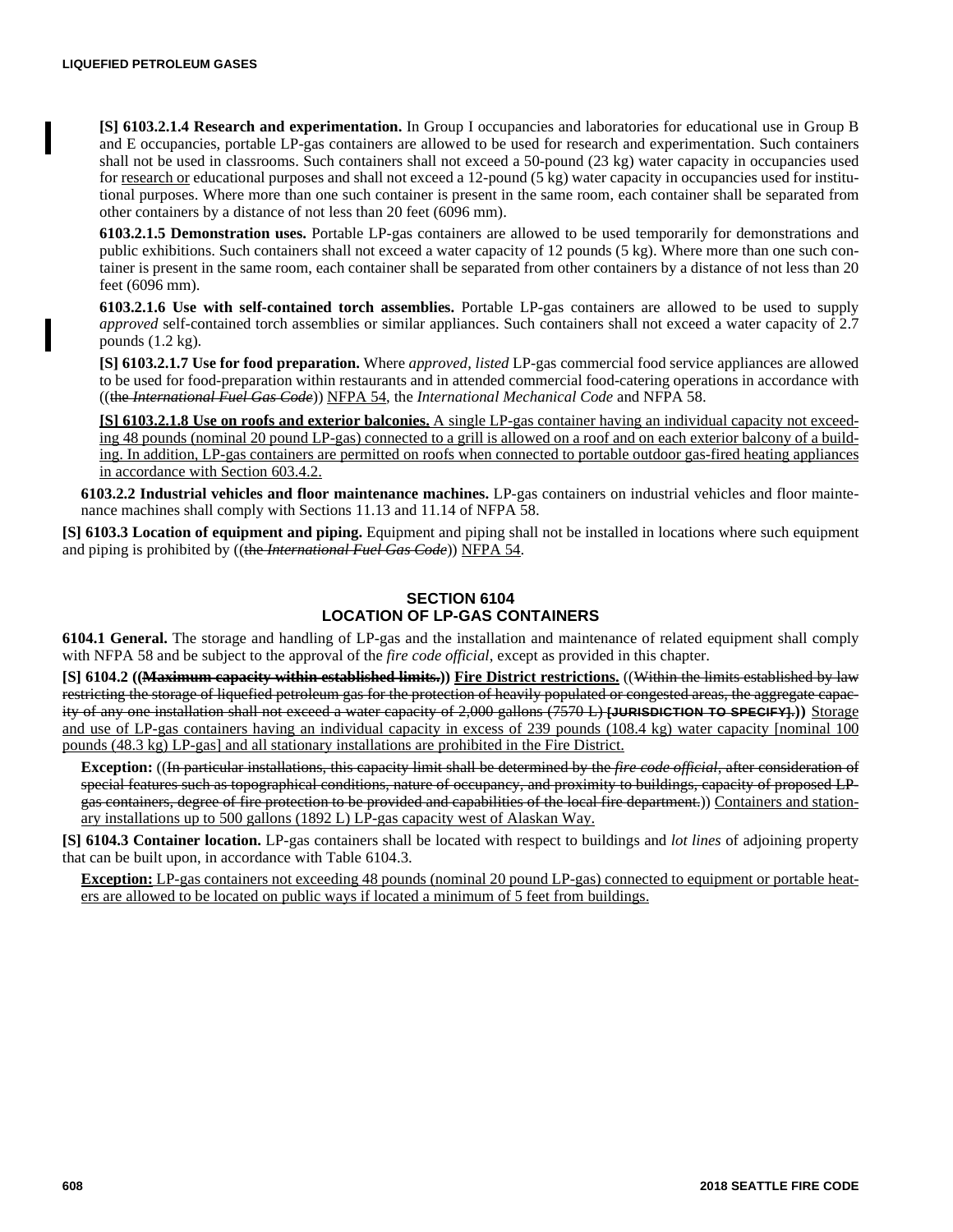| <b>LP-GAS CONTAINER CAPACITY</b><br>(water gallons) | <b>MINIMUM SEPARATION BETWEEN LP-GAS CONTAINERS AND</b><br>BUILDINGS, PUBLIC WAYS <sup>9</sup> OR LOT LINES OF ADJOINING<br>PROPERTY THAT CAN BE BUILT UPON | <b>MINIMUM SEPARATION</b><br>BETWEEN LP-GAS CONTAINERS <sup>b, c</sup> |                                                                        |  |  |
|-----------------------------------------------------|-------------------------------------------------------------------------------------------------------------------------------------------------------------|------------------------------------------------------------------------|------------------------------------------------------------------------|--|--|
|                                                     | Mounded or underground<br>LP-gas containers <sup>a</sup><br>(feet)                                                                                          | Above-ground<br>LP-gas containers <sup>b</sup><br>(feet)               | (feet)                                                                 |  |  |
| Less than 125 <sup>c, d</sup>                       | 10                                                                                                                                                          | 5 <sup>e</sup>                                                         | None                                                                   |  |  |
| 125 to $250$                                        | 10                                                                                                                                                          | 10                                                                     | None                                                                   |  |  |
| 251 to 500                                          | 10                                                                                                                                                          | 10                                                                     |                                                                        |  |  |
| 501 to 2,000                                        | 10                                                                                                                                                          | $25^{e,f}$                                                             | 3                                                                      |  |  |
| 2,001 to 30,000                                     | 50                                                                                                                                                          | 50                                                                     |                                                                        |  |  |
| 30,001 to 70,000                                    | 50                                                                                                                                                          | 75                                                                     |                                                                        |  |  |
| 70,001 to 90,000                                    | 50                                                                                                                                                          | 100                                                                    | $(0.25 \text{ of sum of diameters of})$<br>adjacent LP-gas containers) |  |  |
| 90,001 to 120,000                                   | 50                                                                                                                                                          | 125                                                                    |                                                                        |  |  |

#### **TABLE 6104.3 LOCATION OF LP-GAS CONTAINERS**

For SI: 1 foot =  $304.8$  mm, 1 gallon =  $3.785$  L.

a. Minimum distance for underground LP-gas containers shall be measured from the pressure relief device and the filling or liquid-level gauge vent connection at the container, except that all parts of an underground LP-gas container shall be not less than 10 feet from a building or lot line of adjoining property that can be built upon.

b. For other than installations in which the overhanging structure is 50 feet or more above the relief-valve discharge outlet. In applying the distance between buildings and ASME LP-gas containers with a water capacity of 125 gallons or more, not less than 50 percent of this horizontal distance shall also apply to all portions of the building that project more than 5 feet from the building wall and that are higher than the relief valve discharge outlet. This horizontal distance shall be measured from a point determined by projecting the outside edge of such overhanging structure vertically downward to grade or other level on which the LP-gas container is installed. Distances to the building wall shall be not less than those prescribed in this table.

c. Where underground multicontainer installations are composed of individual LP-gas containers having a water capacity of 125 gallons or more, such containers shall be installed so as to provide access at their ends or sides to facilitate working with cranes or hoists.

d. At a consumer site, if the aggregate water capacity of a multiple-container installation, comprised of individual LP-gas containers having a water capacity of less than 125 gallons, is 500 gallons or more, the minimum distance shall comply with the appropriate portion of this table, applying the aggregate capacity rather than the capacity per LP-gas container. If more than one such installation is made, each installation shall be separated from other installations by not less than 25 feet. Minimum distances between LP-gas containers need not be applied.

e. The following shall apply to above-ground containers installed alongside buildings:

1. LP-gas containers of less than a 125-gallon water capacity are allowed without a separation distance where in compliance with Items 2, 3 and 4.

2. Department of Transportation (DOTn) specification LP-gas containers shall be located and installed so that the discharge from the container pressure relief device is not less than 3 feet horizontally from building openings below the level of such discharge and shall not be beneath buildings unless the space is well ventilated to the outside and is not enclosed for more than 50 percent of its perimeter. The discharge from LP-gas container pressure relief devices shall be located not less than 5 feet from exterior sources of ignition, openings into direct-vent (sealed combustion system) appliances or mechanical ventilation air intakes.

- 3. ASME LP-gas containers of less than a 125-gallon water capacity shall be located and installed such that the discharge from pressure relief devices shall not terminate in or beneath buildings and shall be located not less than 5 feet horizontally from building openings below the level of such discharge and not less than 5 feet from exterior sources of ignition, openings into direct vent (sealed combustion system) appliances, or mechanical ventilation air intakes.
- 4. The filling connection and the vent from liquid-level gauges on either DOTn or ASME LP-gas containers filled at the point of installation shall be not less than 10 feet from exterior sources of ignition, openings into direct vent (sealed combustion system) appliances or mechanical ventilation air intakes.
- f. This distance is allowed to be reduced to not less than 10 feet for a single LP-gas container of 1,200-gallon water capacity or less, provided that such container is not less than 25 feet from other LP-gas containers of more than 125-gallon water capacity.
- g. Above-ground LP-gas containers with a water capacity of 2,000 gallons or less shall be separated from public ways by a distance of not less than 5 feet. Containers with a water capacity greater than 2,000 gallons shall be separated from public ways in accordance with this table.

### **6104.3.1 Installation on roof prohibited.** LP-gas containers used in stationary installations shall not be located on the roofs of buildings.

**6104.3.2 Special hazards.** LP-gas containers shall be located with respect to special hazards including, but not limited to, aboveground flammable or *combustible liquid* tanks, oxygen or gaseous hydrogen containers, flooding or electric power lines as specified in Section 6.5.3 of NFPA 58.

**6104.4 Multiple LP-gas container installations.** Multiple LP-gas container installations with a total water storage capacity of more than 180,000 gallons (681 300 L) [150,000-gallon (567 750 L) LP-gas capacity] shall be subdivided into groups containing not more than 180,000 gallons (681 300 L) in each group. Such groups shall be separated by a distance of not less than 50 feet (15 240 mm), unless the containers are protected in accordance with one of the following:

- 1. Mounded in an *approved* manner.
- 2. Protected with *approved* insulation on areas that are subject to impingement of ignited gas from pipelines or other leakage.
- 3. Protected by fire walls of *approved* construction.
- 4. Protected by an *approved* system for application of water as specified in Table 6.5.1.2 of NFPA 58.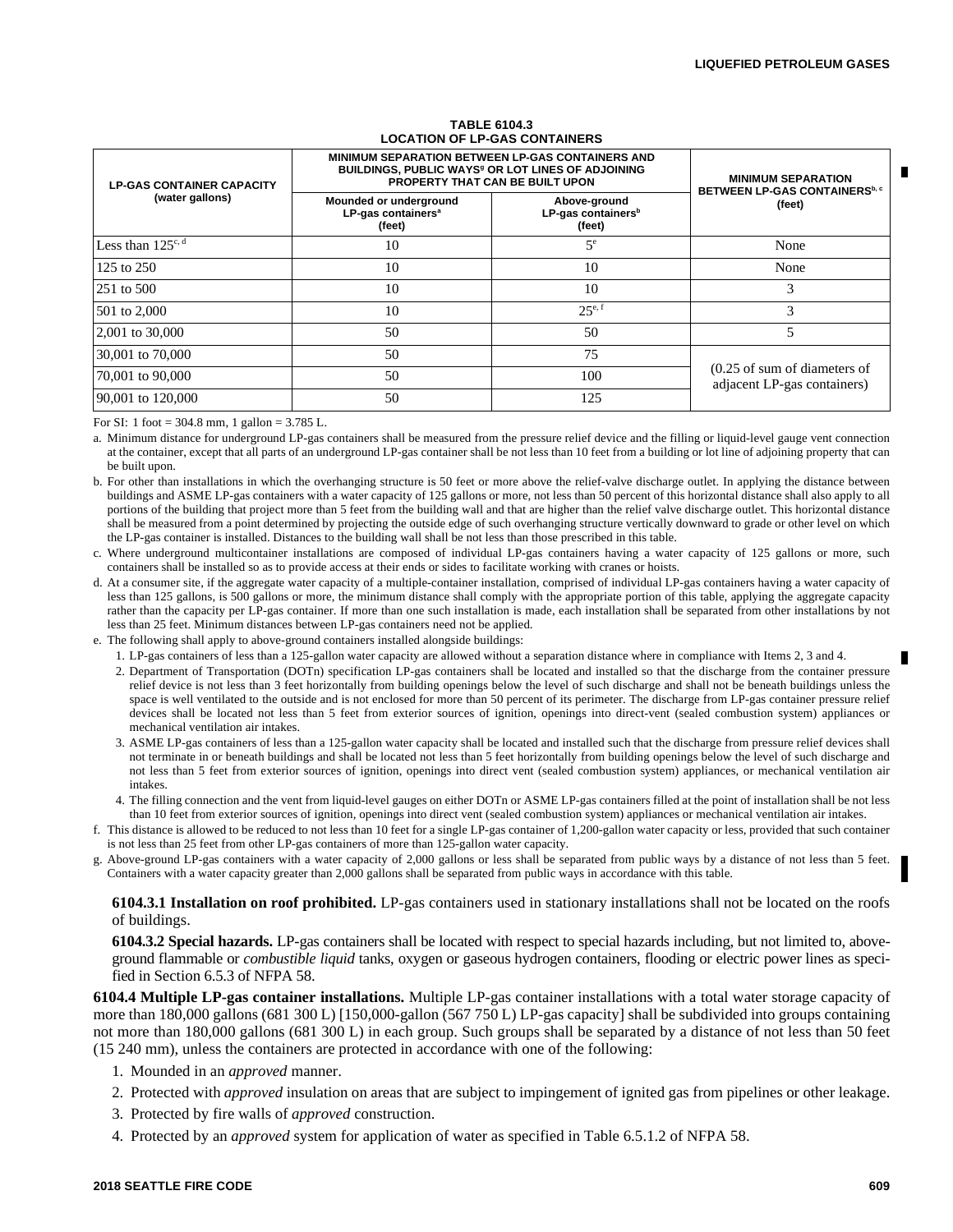5. Protected by other *approved* means.

Where one of these forms of protection is provided, the separation shall be not less than 25 feet (7620 mm) between LP-gas container groups.

# **SECTION 6105 PROHIBITED USE OF LP-GAS**

**6105.1 Nonapproved equipment.** LP-gas shall not be used for the purpose of operating devices or equipment unless such device or equipment is *approved* for use with LP-gas.

**6105.2 Release to the atmosphere.** LP-gas shall not be released to the atmosphere, except in accordance with Section 7.3 of NFPA 58.

# **SECTION 6106 DISPENSING AND OVERFILLING**

**6106.1 Attendants.** Dispensing of LP-gas shall be performed by a qualified attendant.

**6106.2 Overfilling.** LP-gas containers shall not be filled or maintained with LP-gas in excess of either the volume determined using the fixed liquid-level gauge installed in accordance with the manufacturer's specifications and in accordance with Section 5.9.5 of NFPA 58 or the weight determined by the required percentage of the water capacity marked on the container. Portable LP-gas containers shall not be refilled unless equipped with an overfilling prevention device (OPD) where required by Section 5.9.3 of NFPA 58.

**6106.3 Dispensing locations.** The point of transfer of LP-gas from one LP-gas container to another shall be separated from exposures as specified in NFPA 58.

# **SECTION 6107 SAFETY PRECAUTIONS AND DEVICES**

**6107.1 Safety devices.** Safety devices on LP-gas containers, equipment and systems shall not be tampered with or made ineffective.

**6107.2 Smoking and other sources of ignition.** "No Smoking" signs complying with Section 310 shall be posted where required by the *fire code official.* Smoking within 25 feet (7620 mm) of a point of transfer, while filling operations are in progress at LP-gas containers or vehicles, shall be prohibited.

Control of other sources of ignition shall comply with Chapter 3 of this code and Section 6.25 of NFPA 58.

**6107.3 Clearance to combustibles.** Weeds, grass, brush, trash and other combustible materials shall be kept not less than 10 feet (3048 mm) from LP-gas tanks or containers.

**6107.4 Protecting containers from vehicles.** Where exposed to vehicular damage due to proximity to alleys, driveways or parking areas, LP-gas containers, regulators and piping shall be protected in accordance with NFPA 58.

# **SECTION 6108 FIRE PROTECTION**

**[W] 6108.1 General.** ((Fire protection shall be provided for installations having LP-gas storage containers with a water capacity of more than 4,000 gallons (15 140 L), as required by Section 6.29 of NFPA 58.)) Storage, handling and transportation of liquefied petroleum gas (LP-gas) and the installation of LP-gas equipment pertinent to systems for such uses shall comply with this chapter and NFPA 58. Properties of LP-gas shall be determined in accordance with Appendix B of NFPA 58.

**Exception:** The use and storage of listed propane fired barbecue grills on R-2 decks and balconies with an approved container not exceeding a water capacity of 20 pounds (9 kg) that maintain a minimum clearance of 18 inches (457 mm) on all sides, unless listed for lesser clearances.

**6108.2 Portable fire extinguishers.** Portable fire extinguishers complying with Section 906 shall be provided as specified in NFPA 58.

# **SECTION 6109**

# **STORAGE OF PORTABLE LP-GAS CONTAINERS AWAITING USE OR RESALE**

**6109.1 General.** Storage of portable LP-gas containers of 1,000 pounds (454 kg) or less, whether filled, partially filled or empty, at consumer sites or distribution points, and for resale by dealers or resellers shall comply with Sections 6109.2 through 6109.15.1.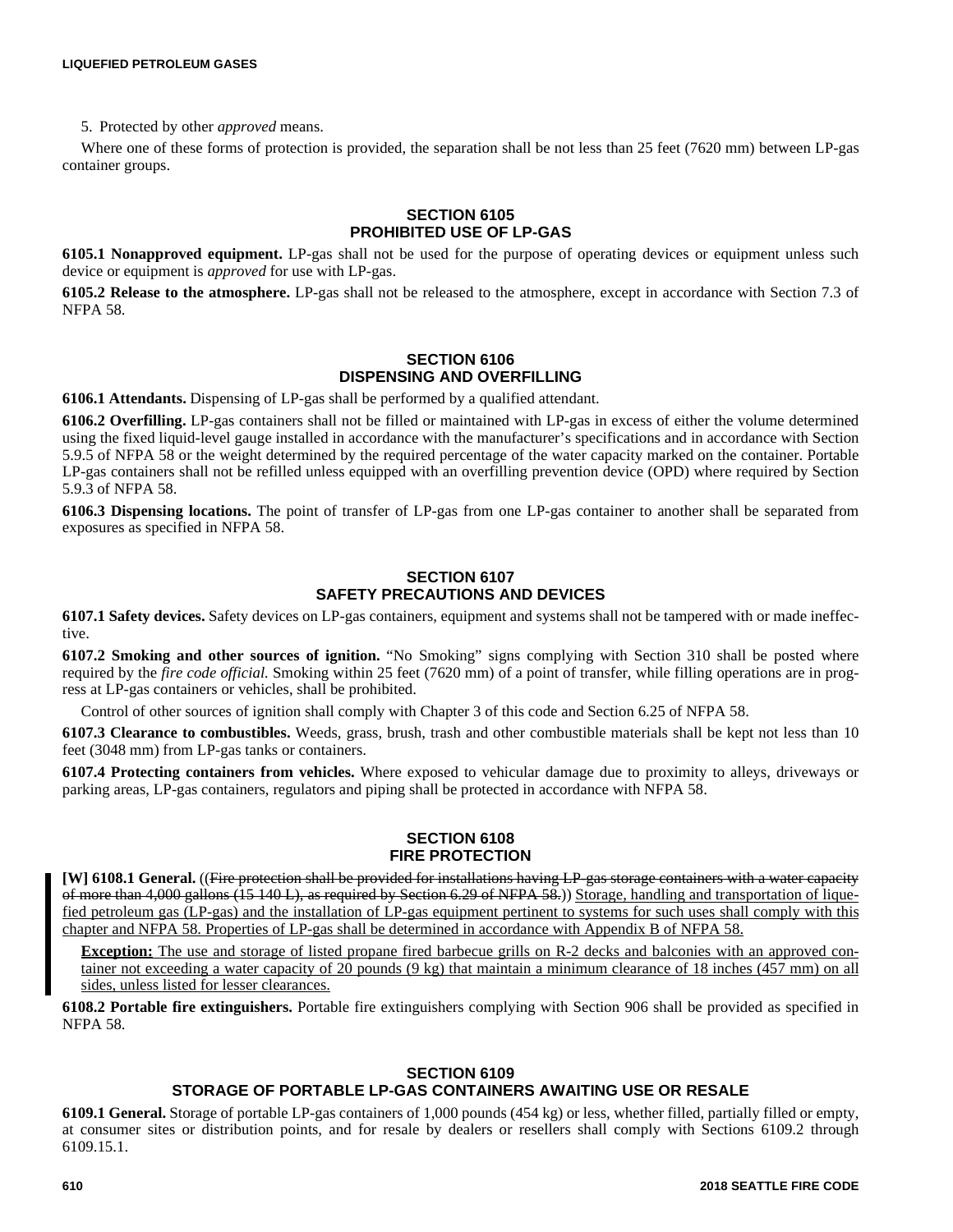# **Exceptions:**

- 1. LP-gas containers that have not previously been in LP-gas service.
- 2. LP-gas containers at distribution plants.
- 3. LP-gas containers at consumer sites or distribution points, which are connected for use.

**6109.2 Exposure hazards.** LP-gas containers in storage shall be located in a manner that minimizes exposure to excessive temperature rise, physical damage or tampering.

**6109.3 Position.** LP-gas containers in storage having individual water capacity greater than 2.7 pounds (1.2 kg) [nominal 1pound (0.454 kg) LP-gas capacity] shall be positioned with the pressure relief valve in direct communication with the vapor space of the container.

**6109.4 Separation from means of egress.** LP-gas containers stored in buildings in accordance with Sections 6109.9 and 6109.11 shall not be located near *exit access* doors, *exits, stairways* or in areas normally used, or intended to be used, as a *means of egress.*

**6109.5 Quantity.** Empty LP-gas containers that have been in LP-gas service shall be considered as full containers for the purpose of determining the maximum quantities of LP-gas allowed in Sections 6109.9 and 6109.11.

**6109.6 Storage on roofs.** LP-gas containers that are not connected for use shall not be stored on roofs.

**6109.7 Storage in basement, pit or similar location.** LP-gas containers shall not be stored in a *basement*, pit or similar location where heavier-than-air gas might collect. LP-gas containers shall not be stored in above-grade underfloor spaces or *basements* unless such location is provided with an *approved* means of ventilation.

**Exception:** Department of Transportation (DOTn) specification cylinders with a maximum water capacity of 2.7 pounds (1.2 kg) for use in completely self-contained hand torches and similar applications. The quantity of LP-gas shall not exceed 20 pounds (9 kg).

**6109.8 Protection of valves on LP-gas containers in storage.** LP-gas DOTn cylinder valves shall be protected by screw-ontype caps or collars that shall be securely in place on all containers stored regardless of whether they are full, partially full or empty. Container and tank outlet valves shall be closed or plugged.

**[S] 6109.9 Storage within buildings open to the public.** Department of Transportation (DOTn) specification cylinders with maximum water capacity of 2.7 pounds (1.2 kg) used in completely self-contained hand torches and similar applications are allowed to be stored or displayed in a building open to the public. The quantity of LP-gas shall not exceed 25 pounds (11.4 kg) within the Fire District and 200 pounds (91 kg) elsewhere except as provided in Section 6109.11.

**[S] 6109.10 Storage within buildings not open to the public.** The maximum quantity allowed in one storage location in buildings not open to the public, such as industrial buildings, shall not exceed a water capacity of 72 pounds water capacity (nominal 30 pounds LP-gas) within the Fire District and 735 pounds (334 kg) [nominal 300 pounds (136 kg) of LP-gas] elsewhere. Where additional storage locations are required on the same floor within the same building, they shall be separated by not less than 300 feet (91 440 mm). Storage beyond these limitations shall comply with Section 6109.11.

**6109.10.1 Quantities on equipment and vehicles.** LP-gas containers carried as part of service equipment on highway mobile vehicles need not be considered in the total storage capacity in Section 6109.10, provided that such vehicles are stored in private garages and do not carry more than three LP-gas containers with a total aggregate LP-gas capacity not exceeding 100 pounds (45.4 kg) per vehicle. LP-gas container valves shall be closed.

**6109.11 Storage within rooms used for gas manufacturing.** Storage within buildings or rooms used for gas manufacturing, gas storage, gas-air mixing and vaporization, and compressors not associated with liquid transfer shall comply with Sections 6109.11.1 and 6109.11.2.

**6109.11.1 Quantity limits.** The maximum quantity of LP-gas shall be 10,000 pounds (4540 kg).

**6109.11.2 Construction.** The construction of such buildings and rooms shall comply with requirements for Group H occupancies in the *International Building Code*, Chapter 10 of NFPA 58 and both of the following:

- 1. Adequate vents shall be provided to the outside at both top and bottom, located not less than 5 feet (1524 mm) from building openings.
- 2. The entire area shall be classified for the purposes of ignition source control in accordance with Section 6.25 of NFPA 58.

**6109.12 Location of storage outside of buildings.** Storage outside of buildings of LP-gas containers awaiting use, resale or part of a cylinder exchange program shall be located in accordance with Table 6109.12.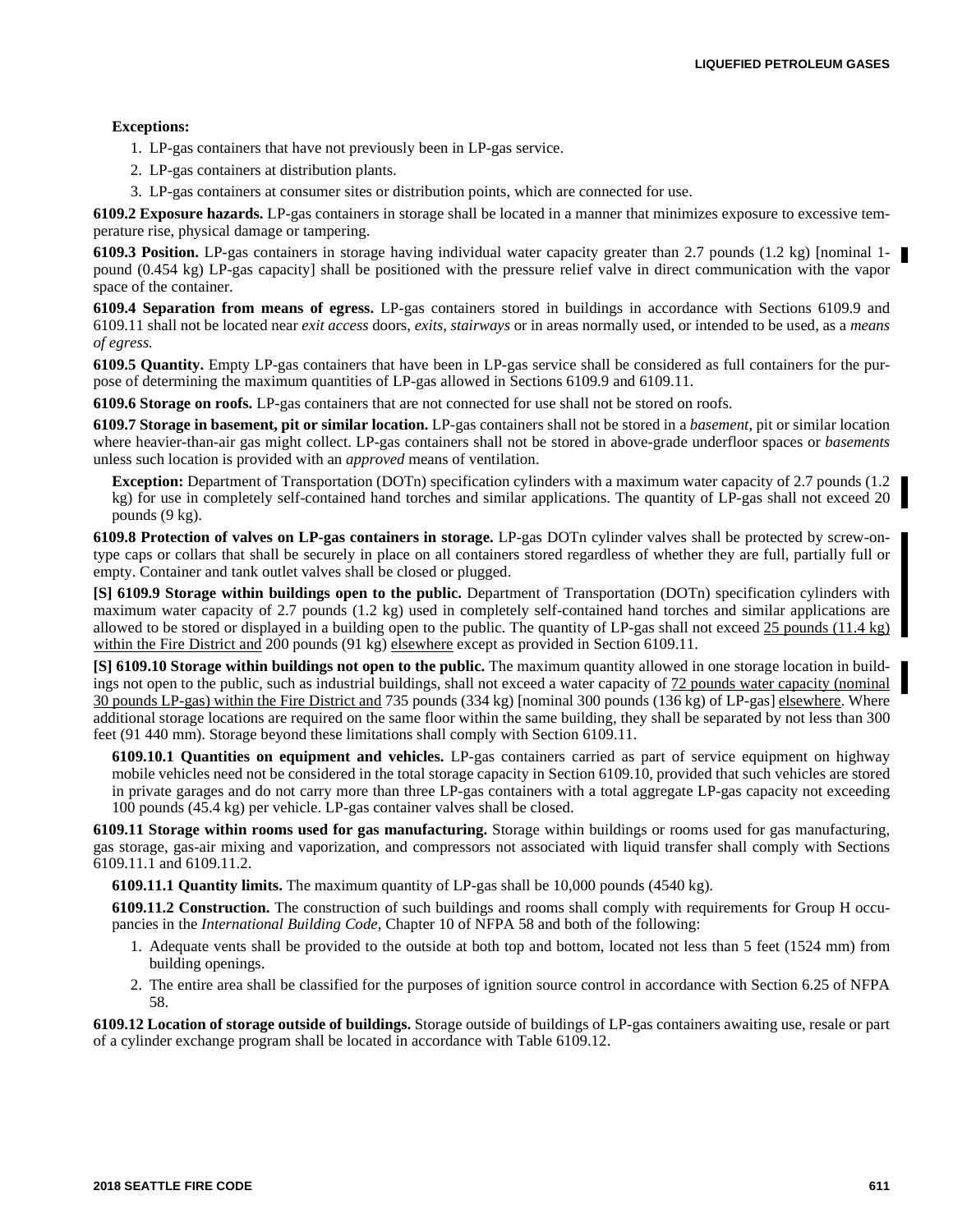### **TABLE 6109.12 SEPARATION FROM EXPOSURES OF LP-GAS CONTAINERS AWAITING USE, RESALE OR EXCHANGE STORED OUTSIDE OF BUILDINGS**

|                                                        | MINIMUM SEPARATION DISTANCE FROM STORED LP-GAS CYLINDERS TO (feet):                                                      |                                                                                                                                                                                           |                                 |                                                                               |                                                                       |                                 |                                       |  |  |
|--------------------------------------------------------|--------------------------------------------------------------------------------------------------------------------------|-------------------------------------------------------------------------------------------------------------------------------------------------------------------------------------------|---------------------------------|-------------------------------------------------------------------------------|-----------------------------------------------------------------------|---------------------------------|---------------------------------------|--|--|
| <b>QUANTITY OF</b><br><b>LP-GAS STORED</b><br>(pounds) | <b>Nearest important</b><br>building or group of<br>buildings or line of<br>adjoining property that<br>may be built upon | Line of adjoining property occupied<br>by schools, places of religious<br>worship, hospitals, athletic fields or<br>other points of public gathering;<br>busy thoroughfares; or sidewalks | LP-gas<br>dispensing<br>station | Doorway or<br>opening to a<br>building with two<br>or more means of<br>egress | Doorway or<br>opening to a<br>building with<br>one means of<br>egress | <b>Combustible</b><br>materials | Motor<br>vehicle<br>fuel<br>dispenser |  |  |
| 720 or less                                            |                                                                                                                          |                                                                                                                                                                                           |                                 |                                                                               | 10                                                                    | 10                              | 20                                    |  |  |
| $721 - 2,500$                                          |                                                                                                                          | 10                                                                                                                                                                                        | 10                              |                                                                               | 10                                                                    | 10                              | 20                                    |  |  |
| $2,501 - 6,000$                                        | 10                                                                                                                       | 10                                                                                                                                                                                        | 10                              | 10                                                                            | 10                                                                    | 10                              | 20                                    |  |  |
| $6,001-10,000$                                         | 20                                                                                                                       | 20                                                                                                                                                                                        | 20                              | 20                                                                            | 20                                                                    | 10                              | 20                                    |  |  |
| Over 10,000                                            | 25                                                                                                                       | 25                                                                                                                                                                                        | 25                              | 25                                                                            | 25                                                                    | 10                              | 20                                    |  |  |

For SI: 1 foot =  $304.8$  mm, 1 pound =  $0.454$  kg.

**6109.13 Protection of containers.** LP-gas containers shall be stored within a suitable enclosure or otherwise protected against tampering. Vehicle impact protection shall be provided as required by Section 6107.4.

**Exception:** Vehicle impact protection shall not be required for protection of LP-gas containers where the containers are kept in lockable, ventilated cabinets of metal construction.

**6109.14 Alternative location and protection of storage.** Where the provisions of Sections 6109.12 and 6109.13 are impractical at construction sites, or at buildings or structures undergoing major renovation or repairs, the storage of containers shall be as required by the *fire code official*.

**6109.15 LP-gas cylinder exchange for resale.** In addition to other applicable requirements of this chapter, facilities operating LP-gas cylinder exchange stations that are open to the public shall comply with the following requirements.

- 1. Cylinders shall be secured in a lockable, ventilated metal cabinet or other *approved* enclosure.
- 2. Cylinders shall be available only by authorized personnel or by use of an automated exchange system in accordance with Section 6109.15.1.
- 3. A sign shall be posted on the entry door of the business operating the cylinder exchange stating "DO NOT BRING LP-GAS CYLINDERS INTO THE BUILDING" or similar *approved* wording.
- 4. An emergency contact information sign shall be posted within 10 feet (3048 mm) of the cylinder storage cabinet. The content, lettering, size, color and location of the required sign shall be as required by the *fire code official*.

**6109.15.1 Automated cylinder exchange stations.** Cylinder exchange stations that include an automated vending system for exchanging cylinders shall comply with the following additional requirements:

- 1. The vending system shall only permit access to a single cylinder per individual transaction.
- 2. Cabinets storing cylinders shall be designed such that cylinders can only be placed inside when they are oriented in the upright position.
- 3. Devices operating door releases for access to stored cylinders shall be permitted to be pneumatic, mechanical or electrically powered.
- 4. Electrical equipment inside of or within 5 feet (1524 mm) of a cabinet storing cylinders, including but not limited to electronics associated with vending operations, shall comply with the requirements for Class I, Division 2 equipment in accordance with NFPA 70.
- 5. A manual override control shall be permitted for use by authorized personnel. On newly installed cylinder exchange stations, the vending system shall not be capable of returning to automatic operation after a manual override until the system has been inspected and reset by authorized personnel.
- 6. Inspections shall be conducted by authorized personnel to verify that all cylinders are secured, access doors are closed and the station has no visible damage or obvious defects that necessitate placing the station out of service. The frequency of inspections shall be as specified by the *fire code official*.

# **SECTION 6110 LP-GAS CONTAINERS NOT IN SERVICE**

**6110.1 Temporarily out of service.** LP-gas containers whose use has been temporarily discontinued shall comply with all of the following:

- 1. Be disconnected from appliance piping.
- 2. Have LP-gas container outlets, except relief valves, closed or plugged.